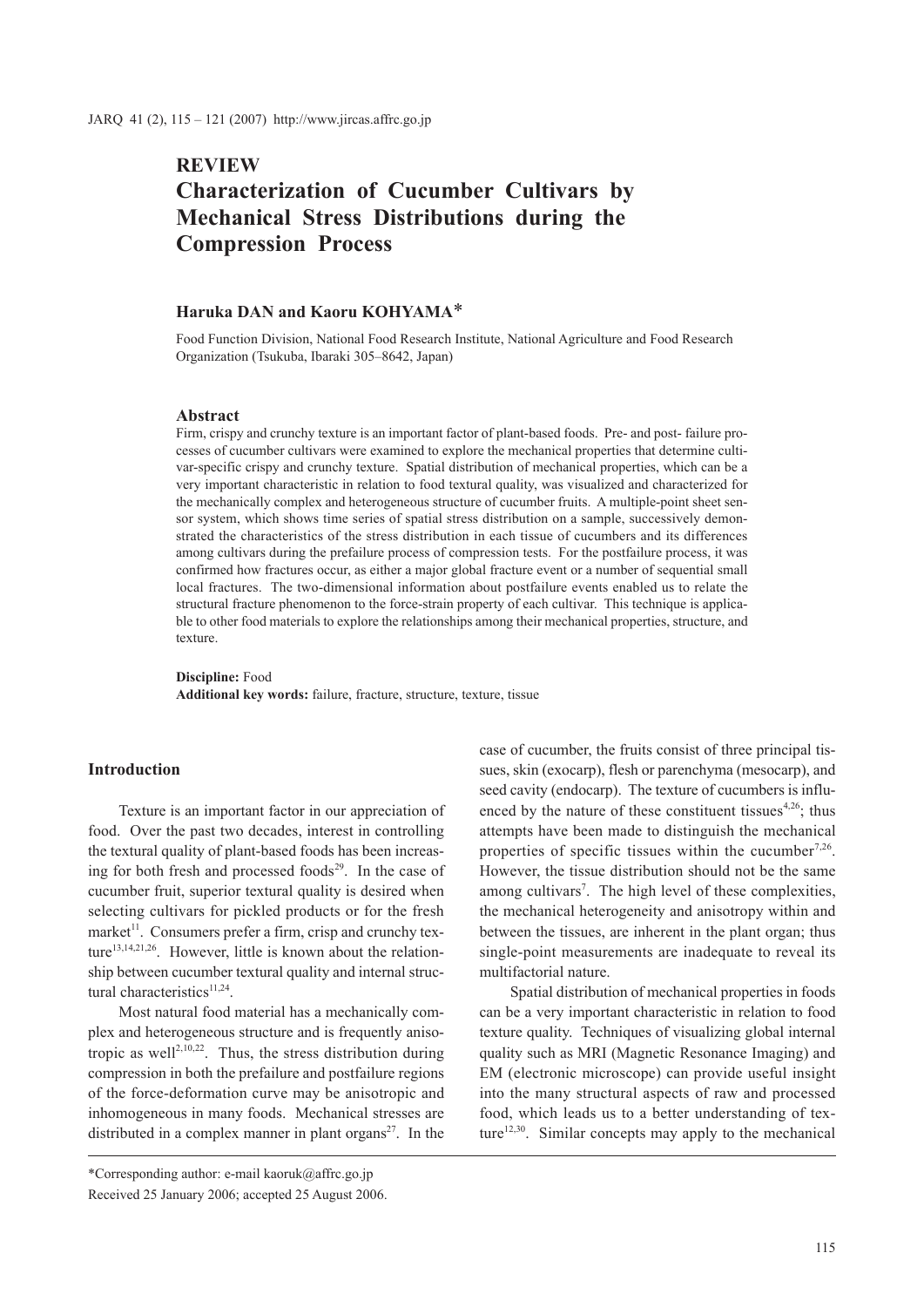aspects that arise from the structure but move one step further toward texture. To "see" the mechanical properties as a distribution map can offer valuable information. We established a new approach for mapping the distribution of mechanical properties on foodstuff<sup>7-9,16,17</sup>. It is useful especially for plant-based food which has complex structures consisting of several different tissues.

The multiple point sheet sensor (MSS) system (Fig. 1a), which can ascertain the planar stress distribution on the sample, was introduced into food texture study in 1997 $^{16}$ . As a standard type (named I-Scan50R), the 1,936 stress-sensing points are aligned as an X-Y coordinate system with  $44 \times 44$  grids covering the sensor surface. This system reveals the stress of each coordinate with a planar resolution of 1.27 mm. The saturated pressure is about 3.5 MPa. Details of the sensing mechanism and basic regulations on food measurement are available elsewhere<sup>16,20</sup>.

To map the distribution of mechanical properties on foodstuff, this system was used together with a compression tester<sup>7-9,16,17</sup>. During a cross-sectional sample on the MSS, the sample is uniaxially compressed by an Instron universal testing machine, and the loading on the sample is recorded by the MSS system (Fig. 1a). Data is basically a time series of two-dimensional stress distribution maps  $(44 \times 44$  matrices) acquired at each time point. Therefore, we can know the change of stress distribution pattern on the entire cross-sectional area during a compression in process.

After getting the data, we can determine regions of interest on the map and extract the mechanical properties of these targeted regions<sup>6,8</sup>. This function is available to obtain the mechanical properties of each tissue when the sample consists of several different tissues<sup>8</sup>. This system provides us voluminous amounts of information simultaneously, which was not available in commonly used single-point measurements. Multiple-point stress measuring opens new possibilities for approaching the mechanical testing of food texture.

# **Visualization and characterization of planar stress distributions in cucumber cultivars**

Texture perception occurs during the dynamic process of food breakdown in the mouth $30$ . Biting and chewing foods normally involve substantial deformation and breakdown of the food structure<sup>19</sup>. Fig. 1b shows typical force-strain curves of a cross-section of two cucumber cultivars during the compression test. Destructive food material deforms in an approximately elastic manner during the prefailure process when a uniaxial compressive force is applied. The initial major fracture event is accom-



#### **Fig. 1. Force-strain curves measured by the MSS**

- (a) A cross-sectioned sample (10 mm thick) on an I-Scan50 sensor was compressed by an Instron universal testing machine at a constant speed of 1 mm/s.
- (b) Typical examples are shown for cultivars A (black line) and D (gray line). Several terms are also indicated in the illustration (in the case of cultivar A).

panied by rapid release of stored energy. This initial fracture is followed by the postfailure process, which includes a series of fractures at lower stresses and the final steep ascent of force<sup>1,5,23</sup>. Perception of the mechanical attributes of food involves both prefailure deformation and postfailure behavior<sup>18,22</sup>. In following sections, the planar stress distribution of pre- and post-failure processes were visualized and characterized for Japanese cucumber cultivars.

#### **1. Prefailure deformation to initial fracture**

The two-dimensional stress distribution during prefailure deformation and at the initial fracture has been examined for four cucumber cultivars A, B, C, and D (Table  $1$ )<sup>7,8</sup>. These four cultivars were similar in stress and strain at the initial fracture; thus they can not be significantly differentiated in conventional measures<sup>7</sup>. The characteristic features of each cultivar could be deciphered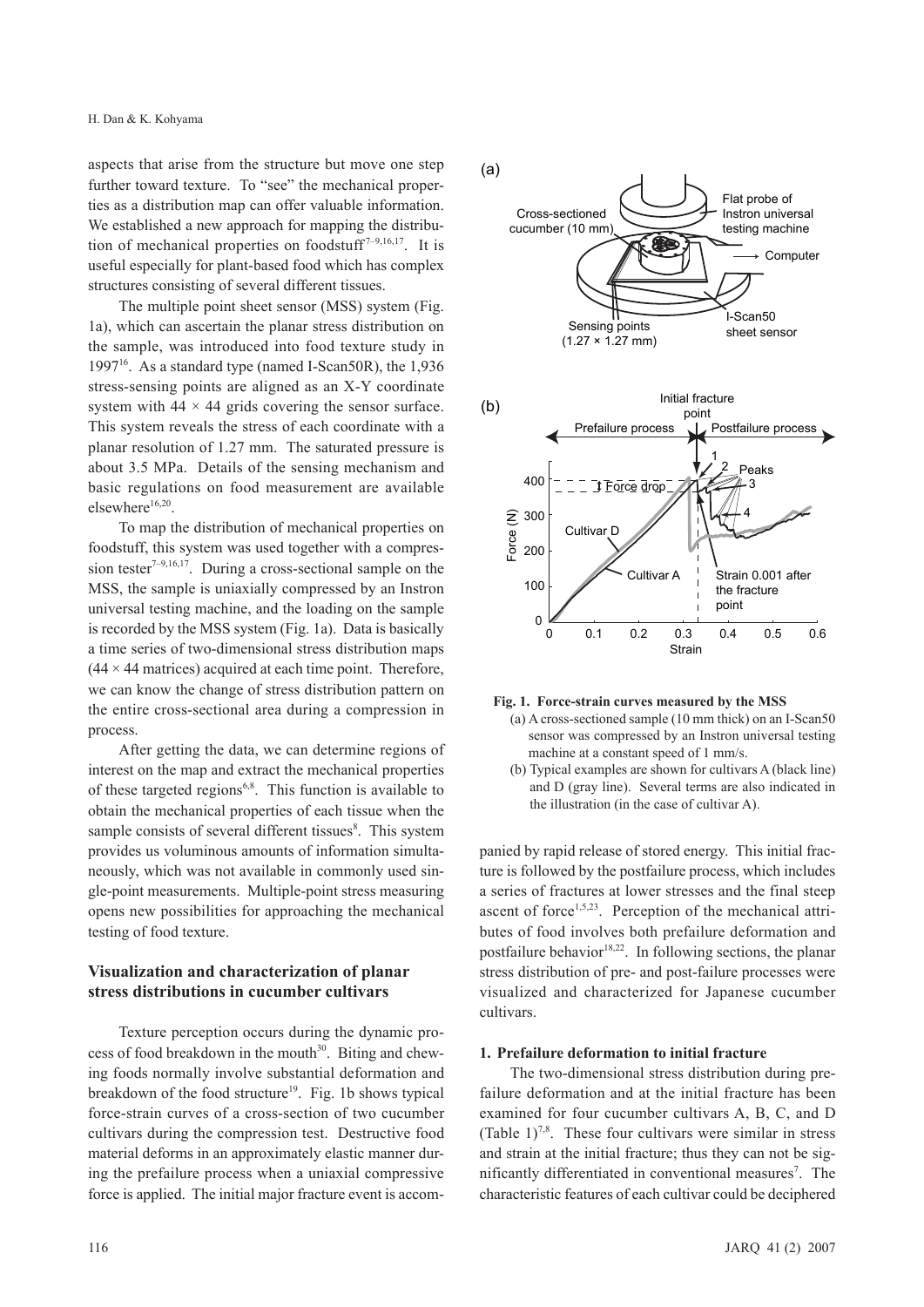

# **Fig. 2. Typical two-dimensional stress-distribution maps for four cultivars**

The prefailure process includes (1) 0.1, (2) 0.15, (3) 0.2, and (4) 0.25 strains. Initial fracture consists of (5) fracture point and (6) strain 0.001 after the fracture point; the difference between them  $(6) - (5)$  is also shown in the bottom box. Each square represents one  $1.27 \times 1.27$  mm sensing point. The stress scale is provided on the right side.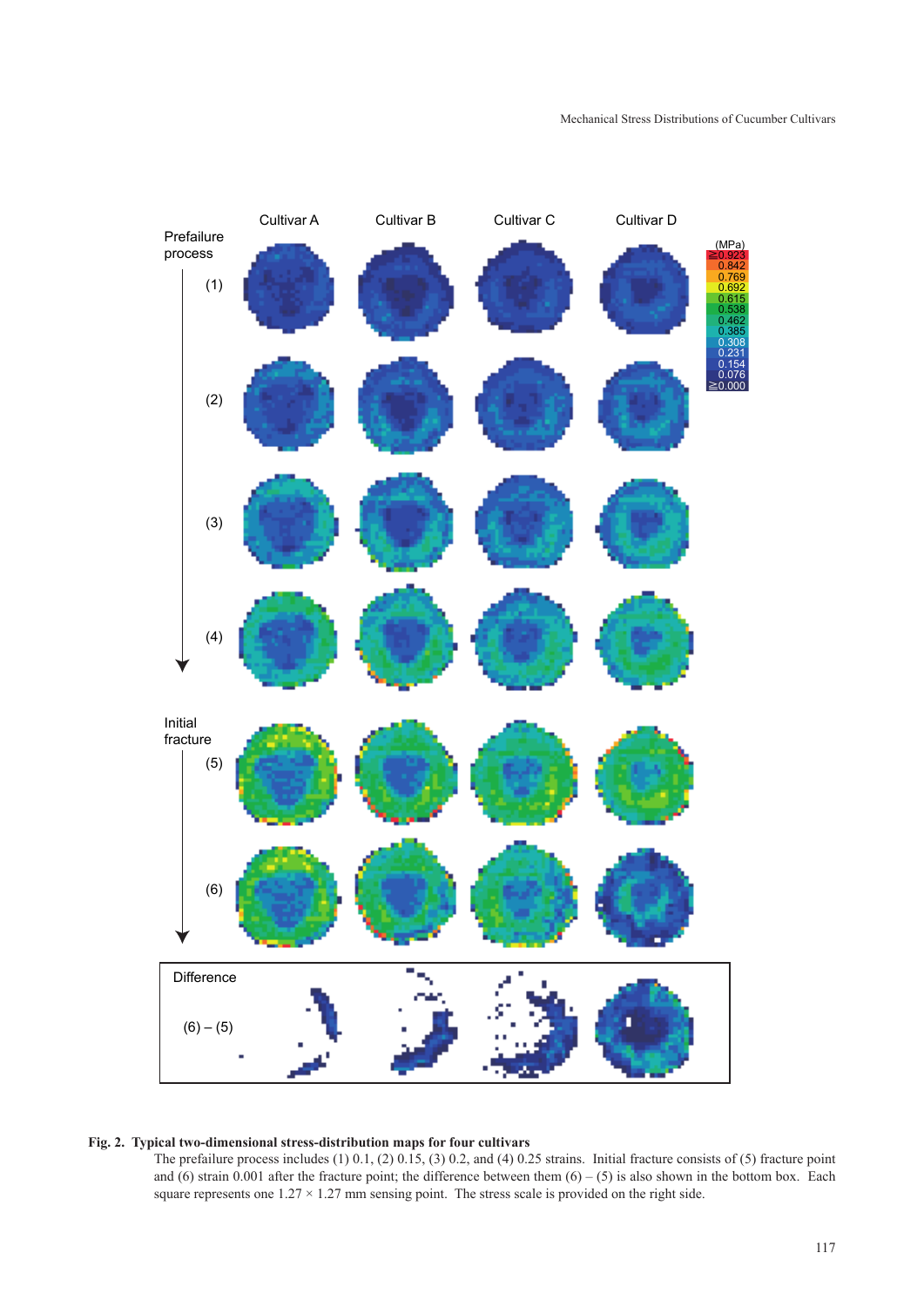**Table 1. General characteristics of cucumber cultivars described by plant breeders**

| Cultivar | Characteristics                                                                                                  |
|----------|------------------------------------------------------------------------------------------------------------------|
| A        | Normal cultivar for eating raw; firm flesh, large and soft seed cavity, juicy, suited for growing in greenhouses |
| B        | Normal cultivar for eating raw; firm flesh, large and soft seed cavity                                           |
|          | Normal cultivar for eating raw; firm flesh, small seed cavity                                                    |
|          | Normal cultivar for eating raw; firm flesh, small seed cavity, clean break by biting                             |



**Fig. 3. (a) Stress histograms for four cultivars, for the frames of 0.1, 0.15, 0.2, 0.25 strains, and fracture point** X axis: Stress (MPa). Class values are 0.076, 0.134, 0.191, 0.249, 0.306, 0.363, 0.421, 0.478, 0.535, 0.593, 0.650, 0.707, 0.765, 0.822, 0.879, 0.937, and 0.994 <. Y axis: Number of the sensing points that detect stress.

**(b) The positional characteristics of stress distribution at fracture point** 

The stress class levels are low (0 to 0.39 MPa, shown in black), middle (0.4 to 0.73 MPa, shown in black) and high ( $> 0.74$ MPa, shown in black).

by the unique perspective of the planar stress distribution for each scanning frame. The planar stress distributions for frames 0.1, 0.15, 0.2, and 0.25 strains and the fracture point (around 0.3 strain) are shown for the four cultivars (Fig. 2,  $(1)$  to  $(5)$ ). A stress histogram of all sensing points that detected any stress was also prepared (Fig. 3).

The stress-distribution map indicated that the stress distribution of the cucumber cross-sections was uneven. Comparing the frame images or histograms of the same strain among the cultivars, it was noted that breed specificity was clearer at higher strain levels (Fig. 3). When the strain was small, the histograms of all the cultivars exhibited a monophasic distribution and a similar mode of distribution. When the strain reached 0.2 and above, cultivars C and D maintained monophasic distributions; however at the same strain levels, cultivars A and B displayed diphasic distributions. In cultivars A and B, the new second peaks appeared at the lower side of the stress axes, while the first peaks existed at the same class as monophasic distributions.

To demonstrate the positional characteristics of stress distribution, the stress classes were trisected into "low" (0 to 0.39 MPa), "middle" (0.4 to 0.73 MPa) and "high"  $(> 0.74 \text{ MPa})$  levels (Fig. 3). The sensing points belonging to the high group were at the exterior of the sample corresponding to the skin. The low group sensing points were at the center and outmost edge of the sample corresponding to the seed cavity. The sensing points of the middle group were in between these two groups corresponding to the flesh. The distribution of the low group at the outmost edge was attributed to the effect of sample edges.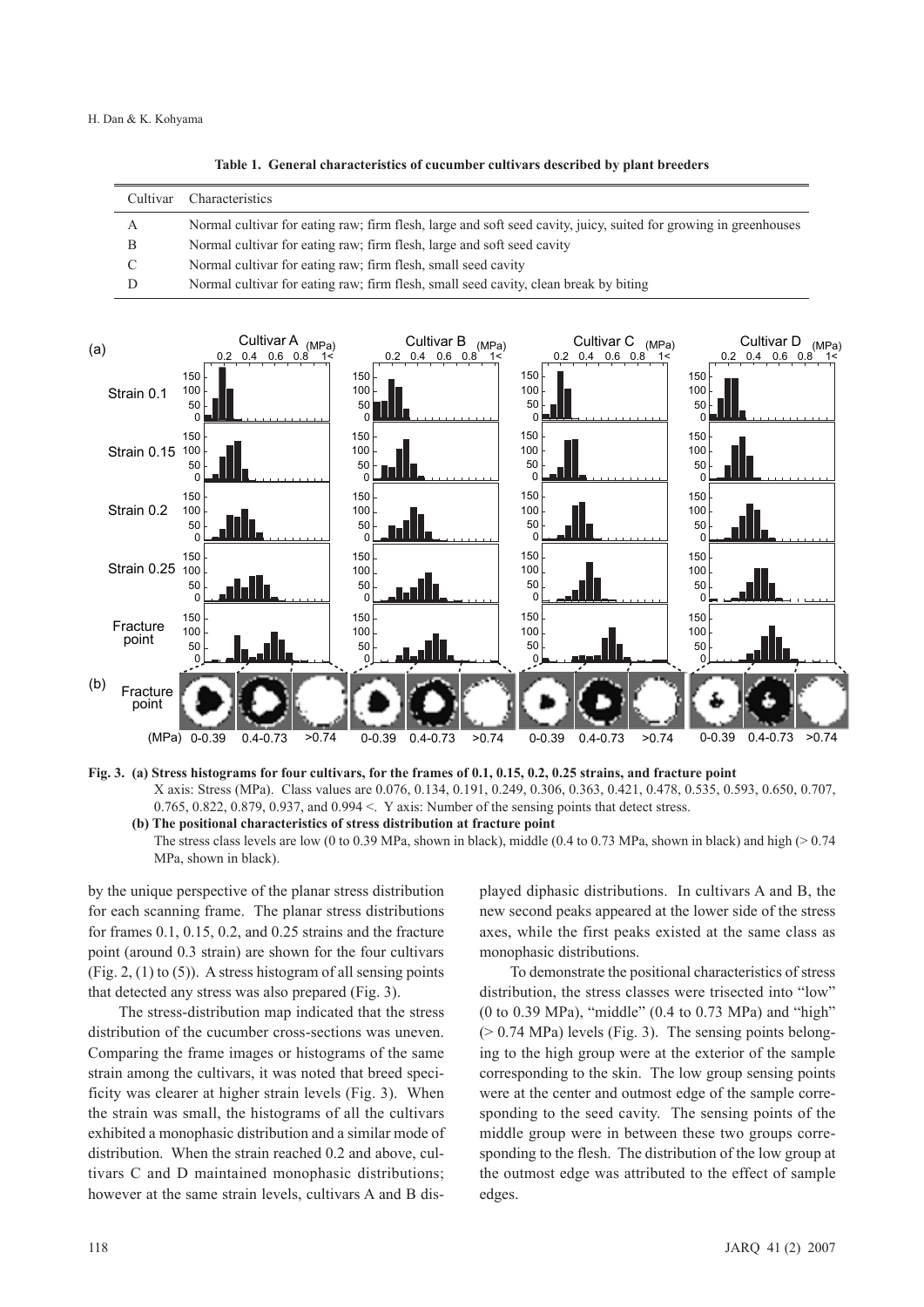Mechanical Stress Distributions of Cucumber Cultivars

There were significant differences in the regional distribution of the low stress group between cultivars; cultivars A and B were large whereas cultivars C and D were small<sup>8</sup>. With this in mind, the diphasic distribution in histograms of cultivars A and B can be explained to result from the larger seed cavities and their low stress, making the regions of low stress relatively large and consisting of the second peak at lower stress. For cultivars C and D, the monophasic distribution in the histograms resulted from smaller seed cavities that made the regions of low stress relatively small and thus the histograms did not consist of the second peak at lower stress.

Several studies reported the mechanical properties of various cucumber tissues. Thompson et al.  $(1982)^{26}$  conducted penetration tests for different positions in crosssectional slices of cucumber, and showed that the tissue was firmer near the skin and became progressively softer toward the seed area. In addition, they demonstrated that penetration force for exocarp was larger than that for mesocarp by differentiating exocarp peak from mesocarp peak within a single penetration curve<sup>25</sup>. These previously reported mechanical features of cucumber tissues were clearly captured using the MSS system. Compared to the puncture tests, this analysis method has the merit of revealing the mechanical properties and their geometrical distribution simultaneously.

The MSS system successively demonstrated the characteristics of the two-dimensional stress distribution in each tissue of cucumbers and its differences among cultivars during the prefailure process of compression tests. The planar stress distribution of a whole cross-sectional area will offer useful information about the textural properties of heterogeneous tissues.

#### **2. Postfailure process**

In this section an attempt is made to examine the

postfailure process of cucumber cultivars, taking into consideration the heterogeneity and anisotropy of plant tissues, to explore the mechanical properties that determine cultivar-specific crispy and crunchy textures.

The two-dimensional stress distributions for the load drop after the initial fractures for the four cultivars were analyzed. Stress-distribution maps were prepared for the fracture point, strain 0.001 after the fracture point, and the difference between them (Fig. 2,  $(5)$ ,  $(6)$ ,  $(6)$ - $(5)$ ).

These three maps, particularly the difference map, revealed where and how much the stress changed on the sample surface during the load drop of the initial fracture. The stress map of strain 0.001 after the fracture point revealed the location and intensity of the initial fracture. The stress change occurred primarily at the flesh and skin regions in all the cultivars; it rarely occurred at the central seed cavity region. A new small crack-like zone of low stress appeared for cultivar A, whereas low stress expanded over almost the entire region on cross-sections of cultivar D. The stress map for the difference between the fracture point and strain 0.001 after the fracture point illustrated these phenomena more clearly. The stress changed in a broad area for cultivar D, while it changed locally and in a small area for the cultivar A.

The initial fracture event occurred locally for cultivar A, with a significantly smaller area and load changes than the other cultivars<sup>9</sup>. In addition, there were many peaks after the initial fracture point<sup>9</sup>. This arose from sequential repetition of small local fractures as sample compression progressed (Fig. 1b, black line). Fig. 4 is a typical distribution map of the stress difference between the local peak and strain 0.001 after the local peak for each load drop. The distribution of the substantial stress difference was local for each map, and the locations of sizable stress differences shifted among these maps. It was speculated that the local fracture occurs in sequence at a location where a



**Fig. 4. Distribution maps of the stress difference between the local peak and strain 0.001 after the peak for each load drop for cultivar A (corresponding to the peaks 1, 2, 3, and 4 in Fig. 1b)** Each square represents one  $1.27 \times 1.27$  mm sensing point.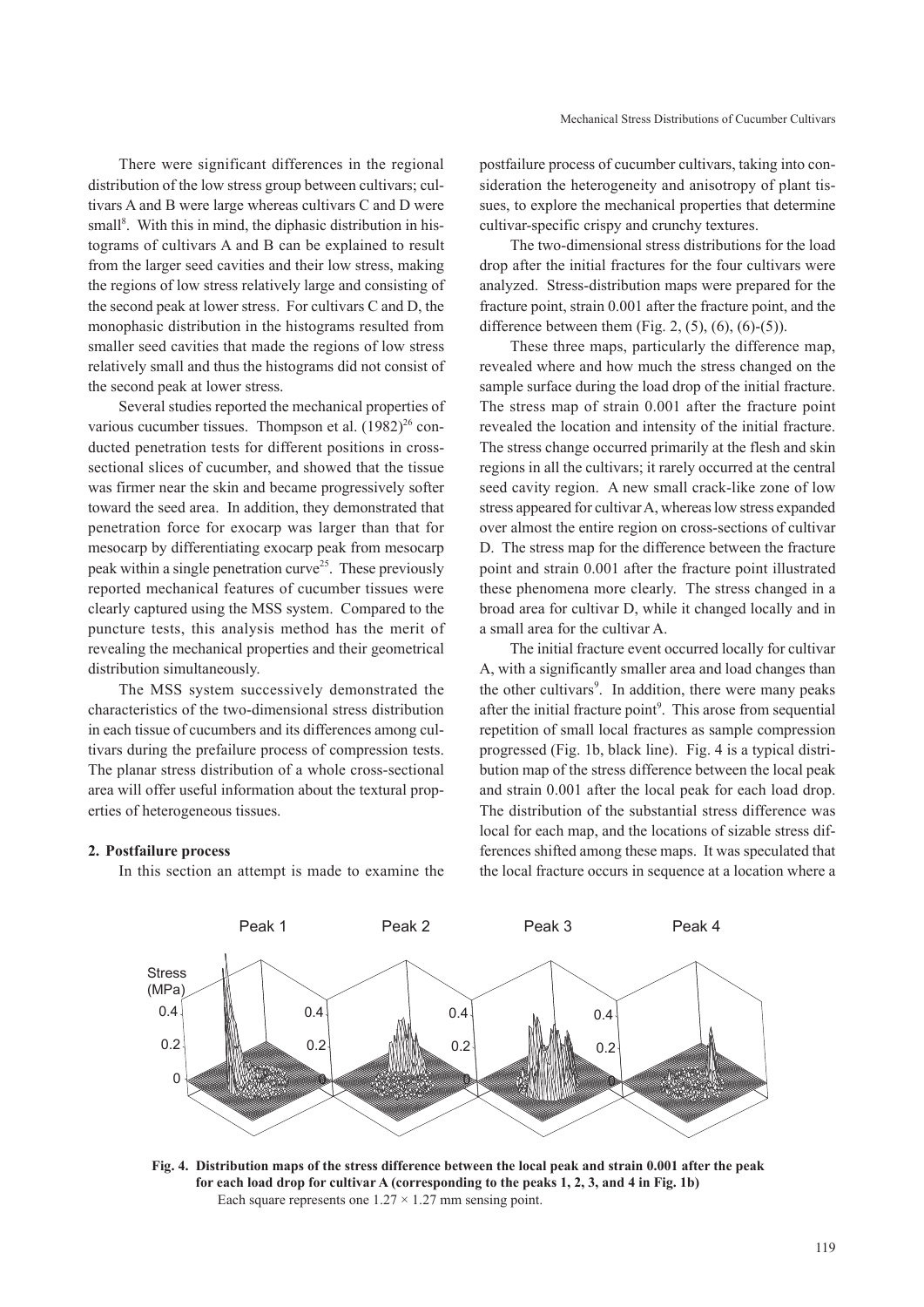fracture has not yet occurred. While this measurement only indicates the qualitative relationship between the load drop and stress distribution, it enables the observation of a structural fracture during a series of load drops for the first time.

Cultivar D exhibited opposite tendencies for the parameters of initial fracture and the postfailure process to those of cultivar A. Area and load changes at initial fracture were significantly larger for cultivar  $D^9$ . Thus, a global fracture event could occur on the entire cross-sectional area at the initial fracture. This was confirmed visually by the stress-distribution map of the difference between these two time points, in which there was only a small area with no stress change at the center of the crosssection that the seed cavity occupied (Fig. 2, cultivar D). The peak numbers after the initial fracture were significantly smaller<sup>9</sup>. It was presumed that a large global fracture occurred at the time of the initial fracture of this cultivar, followed by several small fractures.

The textural characteristic of cultivar D is firm but brittle with crispy flesh. Sudden and complete propagation of a crack (a clean break) is characteristic of the preferred texture for raw cucumbers in Japan. The fracture characteristic of this cultivar was that a few large fractures occurred globally. The load dropped abruptly after the initial fracture. A similar event may occur during incisal biting in the human mouth. These sudden drops in the applied load rate, which are detected by the jaw-closing muscles and sensors in the soft tissues around individual teeth $^{28}$ , may produce the perception of a clean break for this cultivar.

From the two-dimensional stress-distribution map, it was confirmed how fractures occur, as either a major global fracture event or a number of sequential small local fractures. The two-dimensional information about postfailure events enabled it to relate the structural fracture phenomenon to the load-strain property of each cultivar. This technique is applicable to other food materials to explore the relationships among their mechanical properties, structure, and texture.

## **Conclusion**

Texture perception is an important factor in consumer sensory appreciation. Texture is defined by the international standard ISO 5492 as "All the mechanical, geometrical and surface attributes of a product perceptible by means of mechanical, tactile and, where appropriate, visual and auditory receptors." A foodstuff cannot have texture, only particular mechanical (and other) properties which are involved in producing sensory feelings or texture notes for the human being during the act of chewing

the foodstuff<sup>15</sup>. For better understanding the nature of food texture, we should research texture-inducing properties<sup>15</sup> such as fundamental knowledge of the factors which manifest themselves as texture<sup>3</sup>. We should focus on not only mechanical, geometrical and surface properties, but also its spatiotemporal, heterogeneous and time-induced changes as well. Stress distribution measurements using the I-Scan system can give rise to a new perspective for these properties, that is, visualization of the spatiotemporal change of heterogeneous and anisotropic food structure. As demonstrated here, the effective use of this information contributed to a better understanding of the texture of plant-based foods. This approach contrasts with previous attempts to measure texture-related properties, which are basically single-point measurements. Texture is a multisensory and complex property still largely unknown. The characterization of stress distribution maps could provide new approaches to a better understanding of the texture of edible plant organs and to controlling plant development and product quality.

## **References**

- 1. Barrett, A. M. et al. (1992) Characterization of the jagged stress-strain relationships of puffed extrudates using the fast Fourier transform and fractal analysis. *J. Food Sci*., **57**, 227–235.
- 2. Bourne, M. C. (2002) Food texture and viscosity, 2nd ed. Academic Press, New York.
- 3. Boyar, M. M. & Kilcast, D. (1986) Food texture and dental science. *J. Texture Stud*., **17**, 221–252.
- 4. Breene, W. M., Davis, D. W. & Chou, H. -E. (1972) Texture profile analysis of cucumbers. *J. Food Sci*., **37**, 113–117.
- 5. Chang, Y. P., Cheah, P. B. & Seow, C. C. (2000) Variations in flexural and compressive fracture behavior of a brittle cellular food (dried bread) in response to moisture sorption*. J. Texture Stud*., **31**, 525–540.
- 6. Dan, H. et al. (2005) Measurement of bite force variables related to human discrimination of left-right hardness differences of silicone rubber samples placed between the incisors*. Arch. Oral Biol*., **50**, 517–526.
- 7. Dan, H., Okuhara, K. & Kohyama, K. (2004) Visualization of planar stress distributions in cucumber cultivars using a multiple-point sheet sensor*. J. Sci. Food Agric*., **84**, 1091–1096.
- 8. Dan, H., Okuhara, K. & Kohyama, K. (2005) Characterization of mechanical stress distributions in a cross section of cucumber fruits: bisector reference line represents tissue anatomy*. J. Sci. Food Agric*., **85**, 785–790.
- 9. Dan, H., Okuhara, K. & Kohyama, K. (2006) Mechanical stress distributions in cross-sections of cucumber cultivars during the fracture process*. J. Sci. Food Agric*., **86**, 26–34.
- 10. Dobraszczyk, B. J. & Vincent, J. F. V. (1999) Measurement of mechanical properties of food materials in relation to